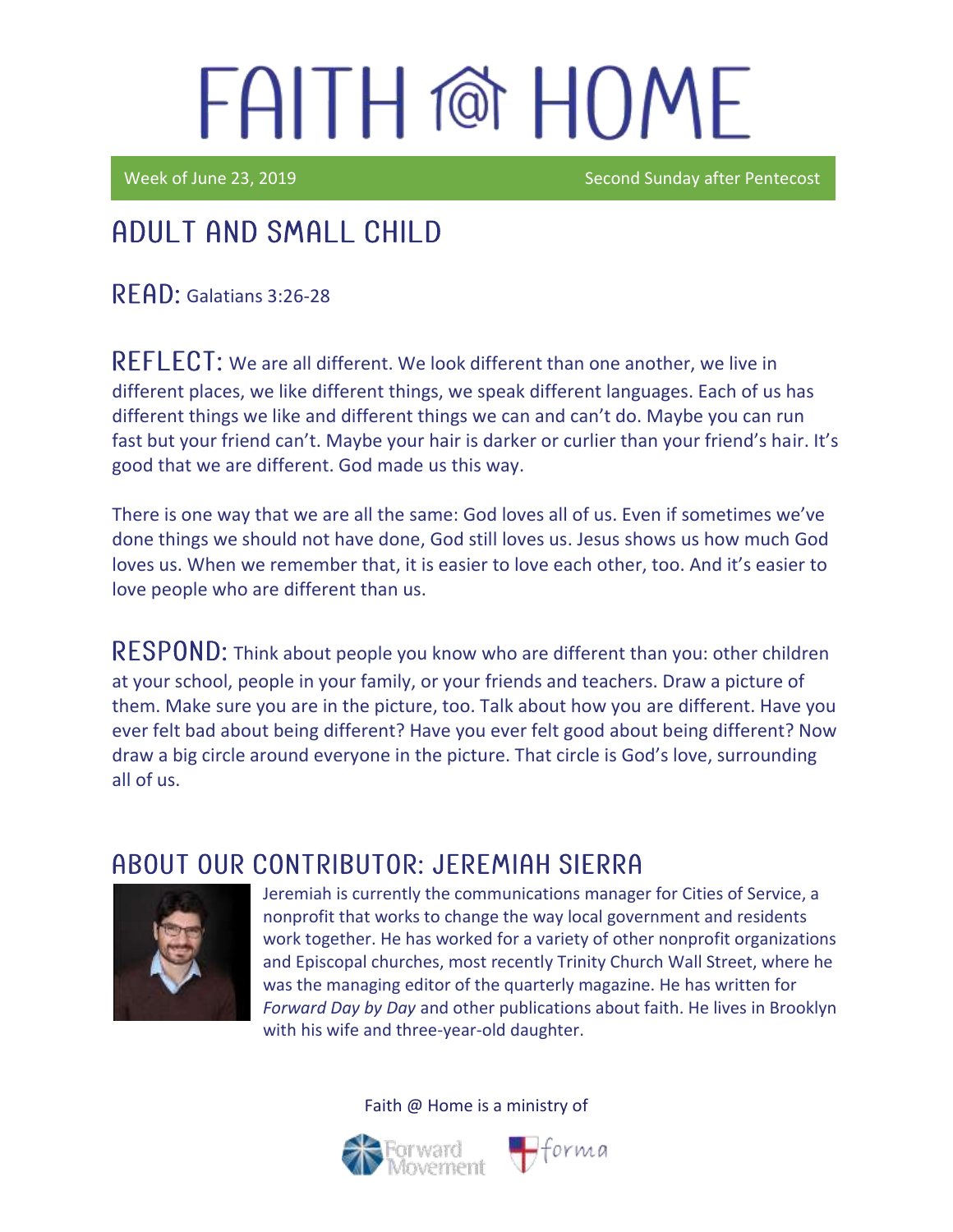Week of June 23, 2019 Second Sunday after Pentecost

### Adult and elementary

 $R$   $F$  $R$  $D$ : Psalm 42:1-3

REFLECT: Two months ago, a talented, kind, and always-smiling student at our middle school died suddenly. Her death has been very difficult to understand and to process. Many of her friends are asking, "Why did God let her die?" "Where is God?" Maybe you have had something bad happen in your life—you've lost a friend or a parent or a grandparent. A beloved pet died, or you're facing a bully at school or a challenge at home. In the midst of the pain and anger, it is natural to ask these questions. Don't feel ashamed or like you're not a good-enough Christian. God is big enough to handle our questions and our doubts, our worries and our disappointments. Later, this psalm offers us a promise from God that God is with us "in the daytime; [and] in the night season." We may not understand everything now; our tears may be our food day and night. But even then—especially then—God is with us.

RESPOND: Are you having a tough time? Be brave and ask to talk to your priest or pastor about what's going on in your life and about questions you might have about God. They have these same questions, too. You are not alone.

### ABOUT OUR CONTRIBUTOR: RICHELLE THOMPSON



Richelle Thompson lives in the beautiful bluegrass of Kentucky, near Cincinnati, with her husband, their two children, a horse, a cat, and two dogs. She serves as the deputy director and managing editor of Forward Movement, a ministry of the Episcopal Church and publisher of the daily devotional, *Forward Day by Day*.



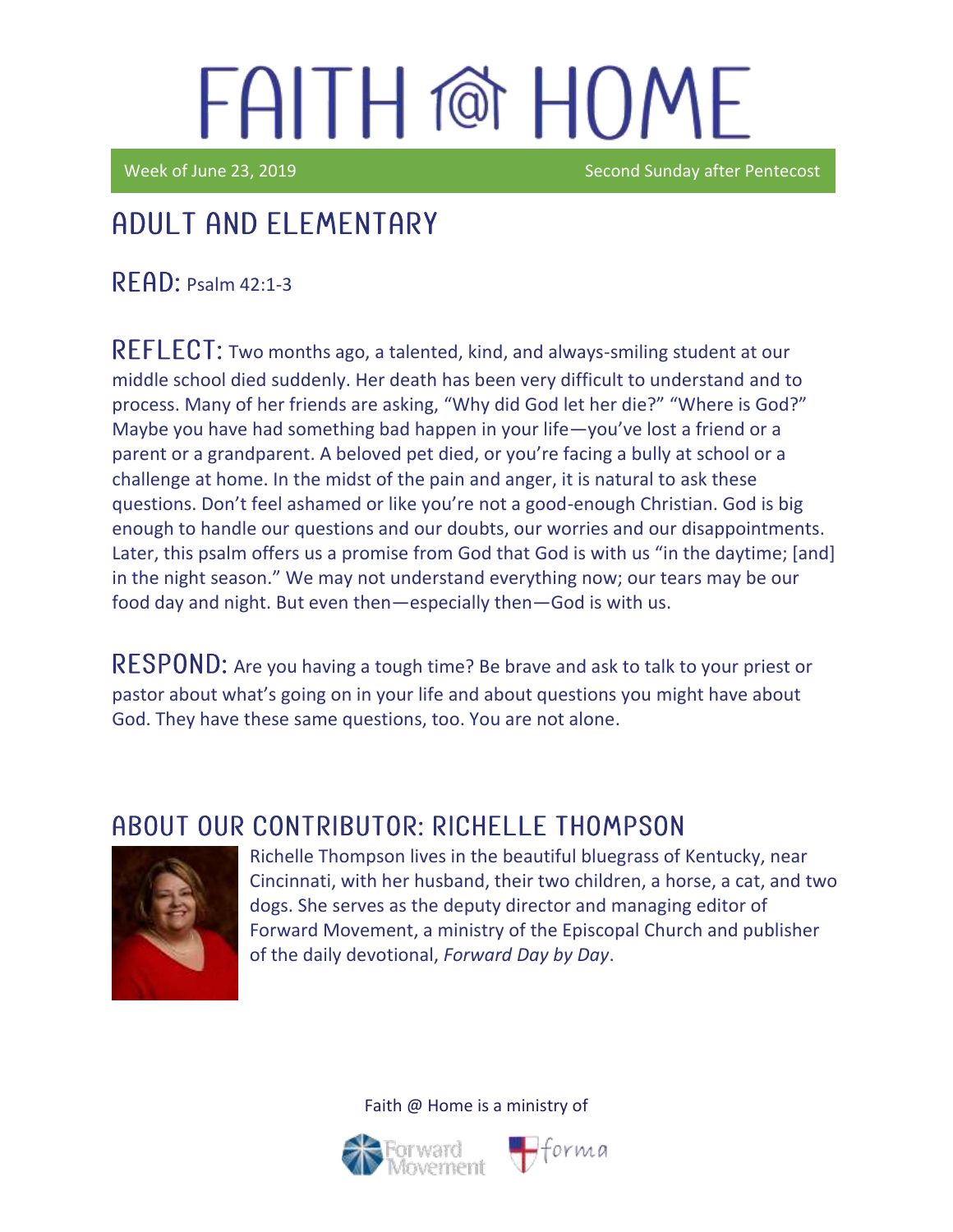Week of June 23, 2019 **Second Sunday after Pentecost** Second Sunday after Pentecost

## Adult and youth

 $R$  $F$  $A$  $D$ : Luke 1:57-80

REFLECT: In Luke's Gospel, we hear the story of John the Baptist. "What will the child become?" many asked as John was given his name. Zechariah was then filled with the Spirit and prophesied before all who were gathered and the child, saying that "John would be the one who will go before the Lord to prepare his ways, to give knowledge of salvation to his people by the forgiveness of their sins." I love this narrative as it gives the beginning of John the Baptist's call story. Each of us have been called into several ministries, several vocations, that we will discover as we walk through life and discern where God is leading us. Not all of our stories might seem as extravagant as this calling of John and many others who we hear in Scripture, but they each are as holy and Godfilled.

 **Creating a mind-map, or even talking with friends or family, outline and** discuss your answers to the following questions: where has God called me from? Where has God called me to? Where has God called me out of? Where has God called me despite of?

### ABOUT OUR CONTRIBUTOR: CHRISTOPHER DECATUR



Christopher is a seminarian at Virginia Theological Seminary and a postulant in The Diocese of Ohio for holy orders. Prior to seminary, Chris served at Trinity Cathedral in Cleveland, OH as the Associate Minister for Children, Youth, Family, Young Adult and Campus Ministries. Chris also has served as "The Chair of The Subcommittee for Racial Reconciliation and Justice for The Standing Commission on Liturgy and Music." Chris comes from an undergraduate degree in Comparative Religion from Cleveland State University and years of studies and practicing of Early Childhood Education at both CSU and as a student at

The Catholic University of America. Chris is currently serving as The Outreach Coordinator for The Center for The Ministry of Teaching at Virginia Theological Seminary and a Catechist for Baptized for Life: An Episcopal Discipleship Initiative.